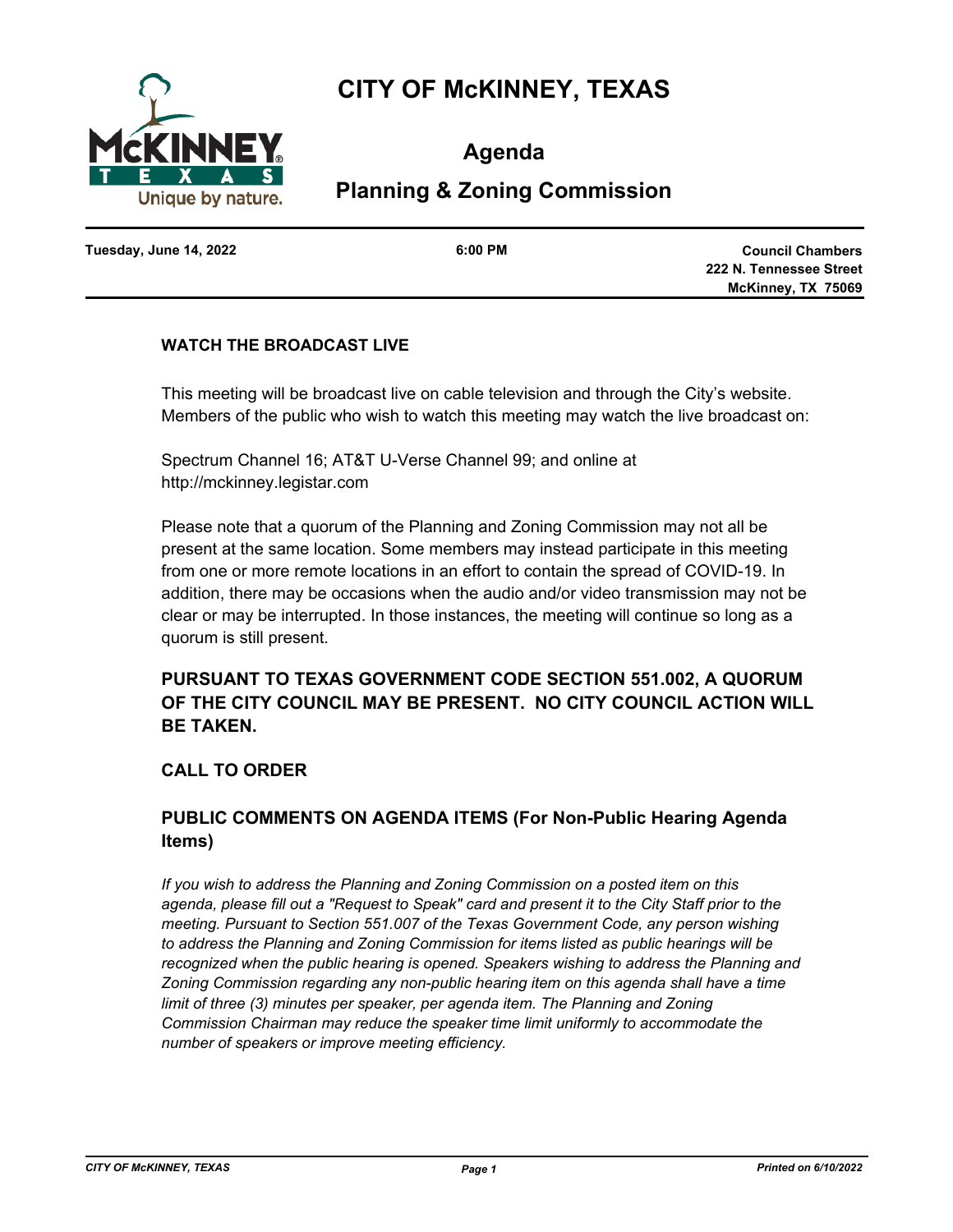*Pursuant to Section 551.007 of the Texas Government Code, speakers wishing to address the Planning and Zoning Commission regarding any non-public hearing item on this agenda shall have a time limit of three (3) minutes per speaker, per agenda item. The Chairman may reduce the speaker time limit uniformly to accommodate the number of speakers or improve meeting efficiency.*

*Public Comments regarding agenda items, including Public Hearings, may be submitted online to the Planning and Zoning Commission at http://www.mckinneytexas.org/CitizenComments.*

*To be included in the meeting record, online submittals regarding agenda items must clearly state that they should be included in the meeting record and must be received between the time of this posting and 4:00 p.m. on Tuesday, June 14, 2022.*

#### **CONSENT ITEMS**

*This portion of the agenda consists of non-controversial or "housekeeping" items required by law. Items may be considered individually by any Commission member making such request prior to a motion and vote on the Consent items.*

# **22-0523** [Minutes of the Planning and Zoning Commission Regular](http://mckinney.legistar.com/gateway.aspx?m=l&id=23964)  Meeting of May 24, 2022

*Attachments:* [Minutes](http://McKinney.legistar.com/gateway.aspx?M=F&ID=8b52bcfa-b522-4203-b0ae-2942751ae1bc.pdf)

#### **END OF CONSENT AGENDA**

## **PLAT CONSIDERATION UNDER TEXAS LOCAL GOVERNMENT CODE CHAPTER 212**

*The items under this subcategory require separate consideration pursuant to the Texas Local Government Code. The staff recommendation in each item describes the necessary form of action required for each plat. A motion to "Approve these items in accordance with staff's recommendation" will result in approval, approval with conditions, or disapproval, as such are contained in § 212.009 of the Texas Local Government Code.*

**22-0078CVP** Consider/Discuss/Act on a Conveyance Plat for Wilmeth [Central Addition, Lots 2R1 and 4, Block A, Located on the](http://mckinney.legistar.com/gateway.aspx?m=l&id=23953)  Southwest Corner of US Highway 75 and Wilmeth Road [Location Map and Aerial Exhibit](http://McKinney.legistar.com/gateway.aspx?M=F&ID=d4e24713-5eb5-4c95-8d00-e01a357a72c9.pdf) [Letter of Intent](http://McKinney.legistar.com/gateway.aspx?M=F&ID=463eda22-4d13-4349-82e6-15a8628ef8d6.pdf) [Proposed Conveyance Plat](http://McKinney.legistar.com/gateway.aspx?M=F&ID=bff1dc47-dec0-45c3-a8c9-30c1d771174b.pdf) [Conditions of Approval Summary](http://McKinney.legistar.com/gateway.aspx?M=F&ID=e97a141c-c9db-411b-8998-aa8571110a8c.pdf) *Attachments:*

**22-0079CVP** [Consider/Discuss/Act on a Conveyance Plat for Lots 2R, 3,](http://mckinney.legistar.com/gateway.aspx?m=l&id=23966)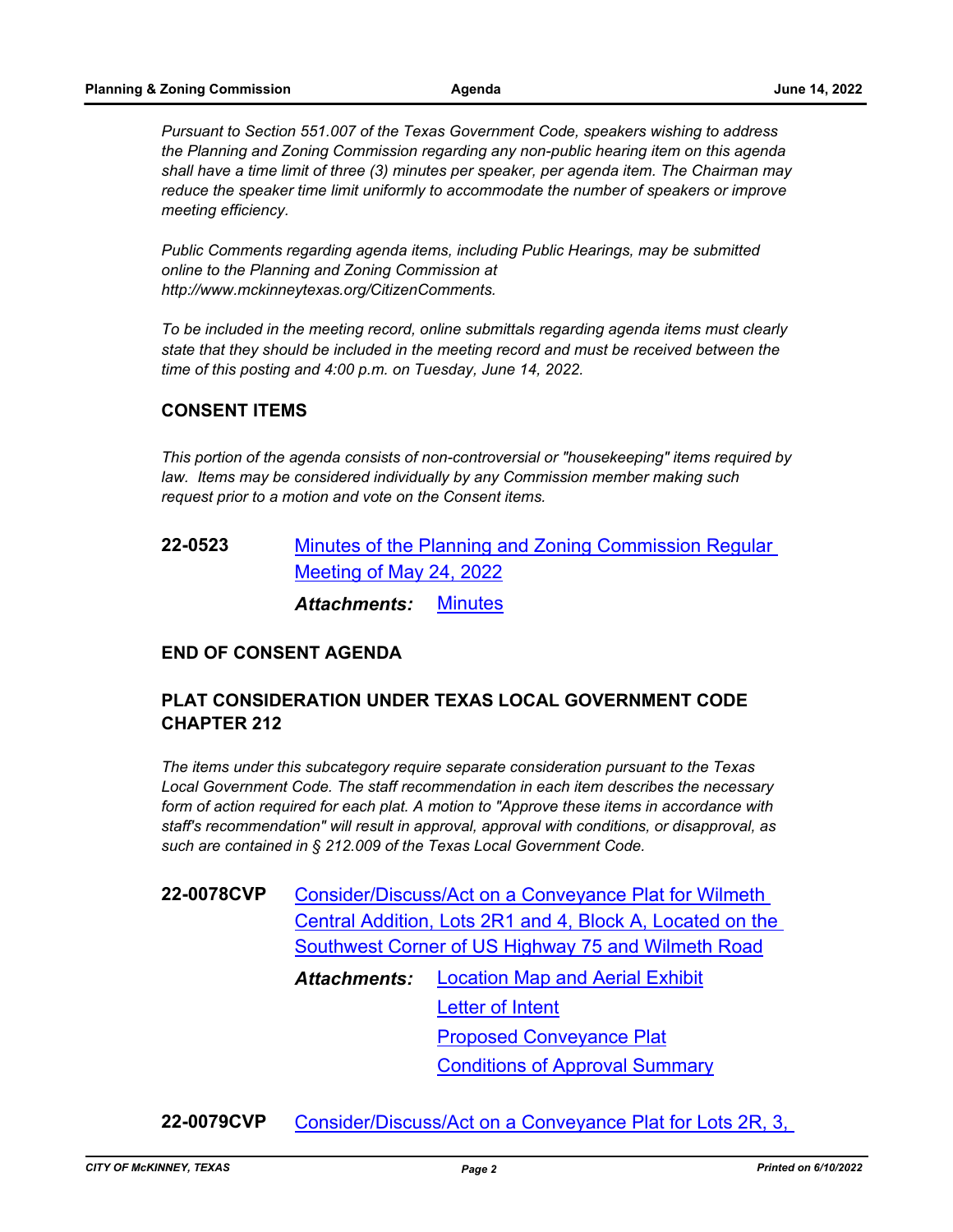|           | and 4 Block A of the Trinity Falls Planning Unit 7 Commercial |                                                              |  |
|-----------|---------------------------------------------------------------|--------------------------------------------------------------|--|
|           | <b>Addition, Located on the Northwest Corner of Olympic</b>   |                                                              |  |
|           | <b>Crossing and Trinity Falls Parkway</b>                     |                                                              |  |
|           | Attachments:                                                  | <b>Location Map and Aerial Exhibit</b>                       |  |
|           |                                                               | <b>Letter of Intent</b>                                      |  |
|           |                                                               | <b>Proposed Conveyance Plat</b>                              |  |
|           |                                                               | <b>Conditions of Approval Summary</b>                        |  |
|           |                                                               |                                                              |  |
|           | Consider/Discuss/Act on a Preliminary-Final Plat for Trinity  |                                                              |  |
| 22-0087PF |                                                               |                                                              |  |
|           |                                                               | Falls Planning Unit 4, Located at the Northeast Corner of CR |  |
|           | 281 and Trinity Falls Parkway                                 |                                                              |  |
|           | <b>Attachments:</b>                                           | <b>Standard Conditions Checklist</b>                         |  |
|           |                                                               | <b>Location Map and Aerial Exhibit</b>                       |  |
|           |                                                               | Letter of Intent                                             |  |
|           |                                                               | <b>Proposed Preliminary-Final Plat</b>                       |  |

# **END OF PLAT CONSIDERATION UNDER TEXAS LOCAL GOVERNMENT CODE CHAPTER 212**

#### **REGULAR AGENDA ITEMS AND PUBLIC HEARINGS**

**22-0003Z** Conduct a Public Hearing to Consider/Discuss/Act on a Request to Rezone the Subject Property from "AG" - Agricultural District to "PD" - Planned Development District, to Allow for Multi-Family Residential Uses and to Modify the Development Standards, Located Approximately 510 Feet [North of Virginia Parkway and Approximately 260 Feet West](http://mckinney.legistar.com/gateway.aspx?m=l&id=23948)  of Joplin Drive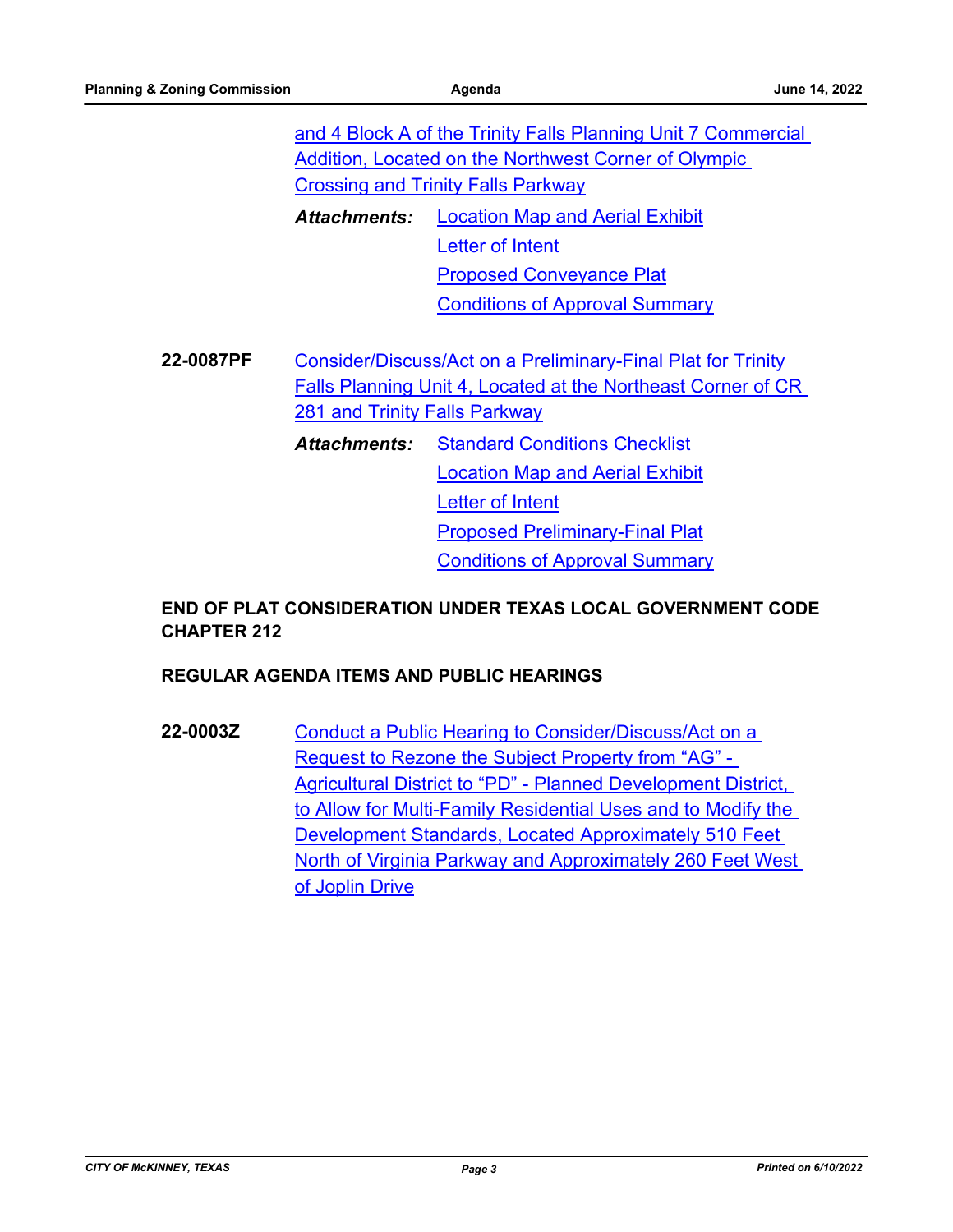| Attachments: | <b>Location Map and Aerial Exhibit</b>                             |  |
|--------------|--------------------------------------------------------------------|--|
|              | Letter of Intent                                                   |  |
|              | <b>Letters of Support</b>                                          |  |
|              | <b>Letters of Opposition</b>                                       |  |
|              | <b>Citizen Comments</b>                                            |  |
|              | <b>Written Protest Signatures</b>                                  |  |
|              | <b>Written Protest Map</b>                                         |  |
|              | <b>Comprehensive Plan Maps</b>                                     |  |
|              | <b>Established Community District</b>                              |  |
|              | <b>Placetype Definitions</b>                                       |  |
|              | <b>Fiscal Analysis</b>                                             |  |
|              | <b>Land Use Comparison Table</b><br><b>Proposed Zoning Exhibit</b> |  |
|              |                                                                    |  |
|              | <b>Metes and Bounds</b>                                            |  |
|              | <b>Proposed Development Regulations</b>                            |  |
|              | Presentation                                                       |  |
|              |                                                                    |  |

**22-0015Z** Conduct a Public Hearing to Consider/Discuss/Act on a [Request to Rezone the Subject Property from "PD" - Planned](http://mckinney.legistar.com/gateway.aspx?m=l&id=23947)  Development District and "REC" - Regional Employment Center Overlay District to "PD" - Planned Development District, to Allow Multi-Family Uses and to Modify the Development Standards, Located on the Northeast Corner of Lake Forest Drive and Future Collin McKinney Parkway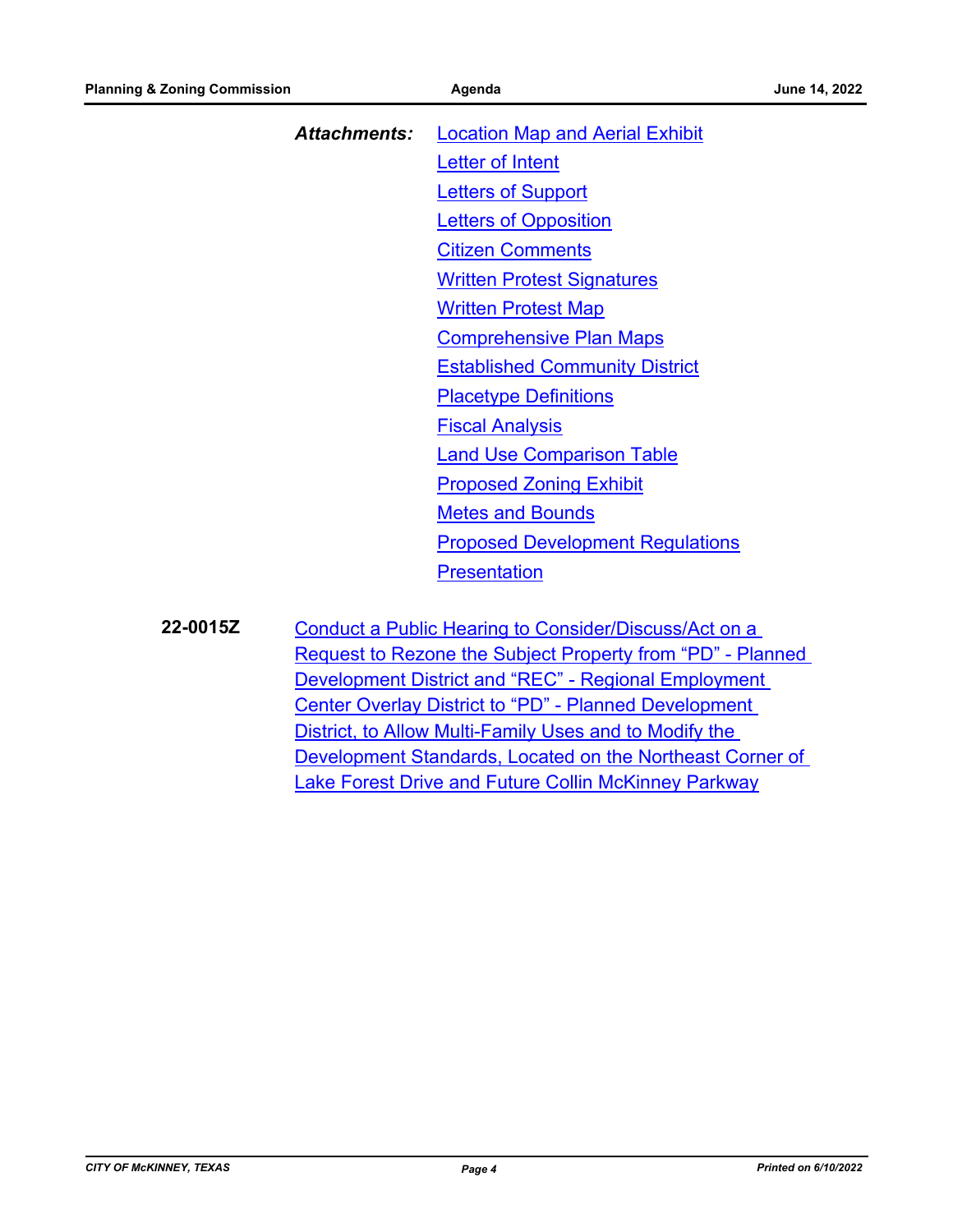|          | <b>Attachments:</b>                                   | <b>Location Map and Aerial Exhibit</b>                                                                                   |
|----------|-------------------------------------------------------|--------------------------------------------------------------------------------------------------------------------------|
|          |                                                       | <b>Letter of Intent</b>                                                                                                  |
|          |                                                       | <b>Comprehensive Plan Maps</b>                                                                                           |
|          |                                                       | <b>Collin McKinney Commercial District</b>                                                                               |
|          |                                                       | <b>Placetype Definitions</b>                                                                                             |
|          |                                                       | <b>Fiscal Analysis</b>                                                                                                   |
|          |                                                       | <b>Land Use Comparison Table</b>                                                                                         |
|          |                                                       | Ex. PD Ord. No. 2000-09-066                                                                                              |
|          |                                                       | <b>Proposed Zoning Exhibit</b>                                                                                           |
|          |                                                       | <b>Metes and Bounds</b>                                                                                                  |
|          |                                                       | <b>Proposed Development Regulations</b>                                                                                  |
|          |                                                       | <b>Presentation</b>                                                                                                      |
|          |                                                       | <b>Applicant Presentation</b>                                                                                            |
|          |                                                       |                                                                                                                          |
| 22-0041Z | Conduct a Public Hearing to Consider/Discuss/Act on a |                                                                                                                          |
|          |                                                       | <b>Request to Rezone the Subject Property from "PD" -</b>                                                                |
|          |                                                       | <b>Planned Development District, "H" - Historic Preservation</b>                                                         |
|          |                                                       | <b>Overlay District, and "TMN" - Traditional McKinney</b>                                                                |
|          |                                                       | <b>Neighborhood Overlay District to "PD" - Planned</b>                                                                   |
|          |                                                       | <b>Development District, "H" - Historic Preservation Overlay</b>                                                         |
|          |                                                       | District, and "TMN" - Traditional McKinney Neighborhood<br><b>Overlay District, Generally to Allow for Single Family</b> |
|          |                                                       | <b>Residential Uses and to Modify the Development Standards,</b>                                                         |
|          |                                                       | Located on the Southeast Corner of College Street and                                                                    |
|          | <b>Howell Street</b>                                  |                                                                                                                          |
|          | <b>Attachments:</b>                                   | <b>Location Map and Aerial Exhibit</b>                                                                                   |
|          |                                                       | <b>Letter of Intent</b>                                                                                                  |
|          |                                                       | <b>Comprehensive Plan Maps</b>                                                                                           |
|          |                                                       | <b>Town Center District</b>                                                                                              |
|          |                                                       | <b>Placetype Definitions</b>                                                                                             |
|          |                                                       | <b>Land Use Comparison Table</b>                                                                                         |
|          |                                                       | Ex. PD Ord. No. 2022-02-026                                                                                              |
|          |                                                       | <b>Proposed Zoning Exhibit</b>                                                                                           |
|          |                                                       | <b>Metes and Bounds</b>                                                                                                  |
|          |                                                       | <b>Proposed Development Regulations</b>                                                                                  |
|          |                                                       | <b>Presentation</b>                                                                                                      |